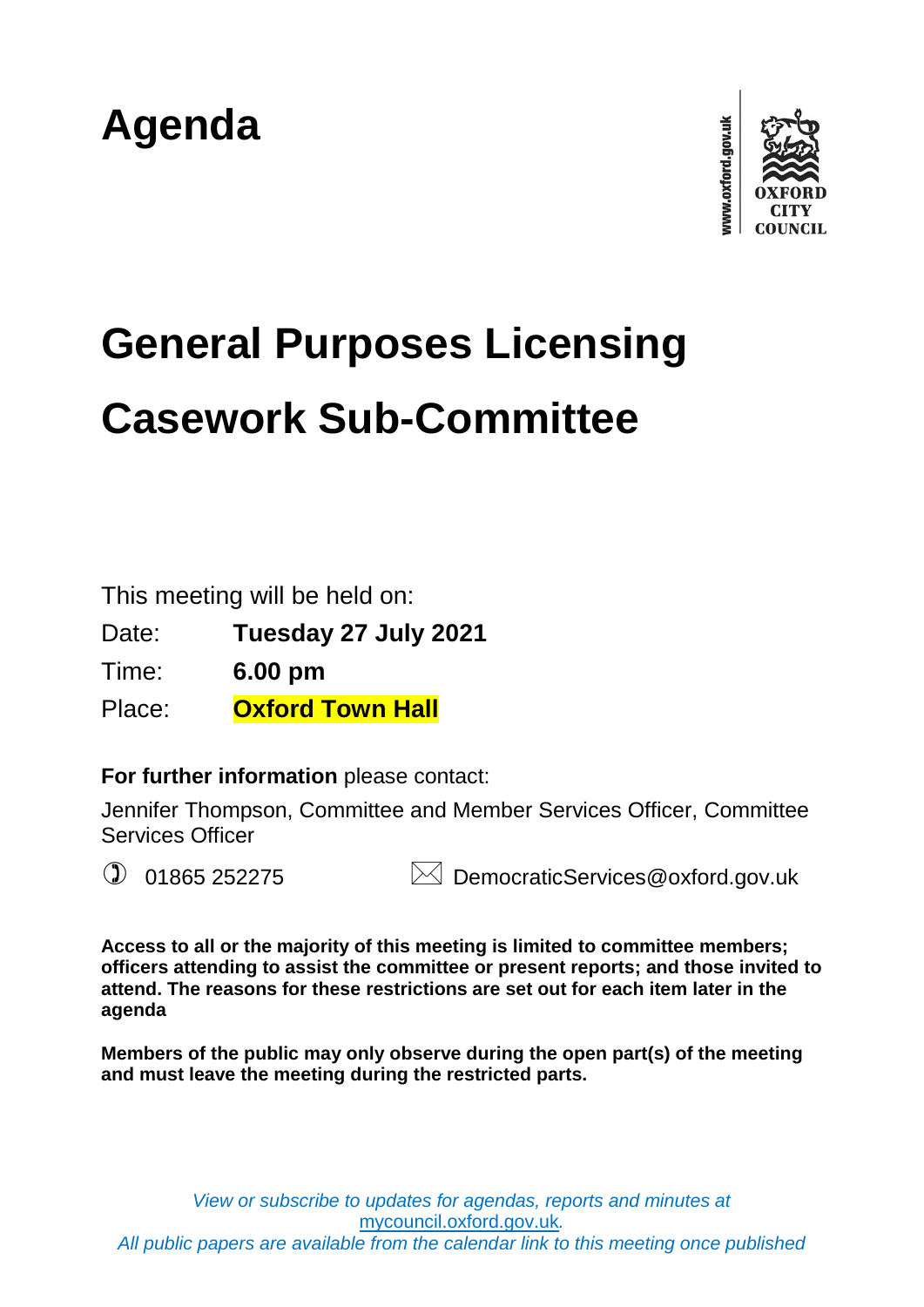## **Committee Membership**

Councillors: Membership 3: Quorum 2: substitutes are permitted.

| Councillor Rae Humberstone (Chair) | B, D |
|------------------------------------|------|
| <b>Councillor Edward Mundy</b>     | R    |
| <b>Councillor Elizabeth Wade</b>   | B, D |

Apologies and notification of substitutes received before the publication are shown under *Apologies for absence* in the agenda. Those sent after publication will be reported at the meeting. Substitutes for the Chair and Vice-chair do not take on these roles.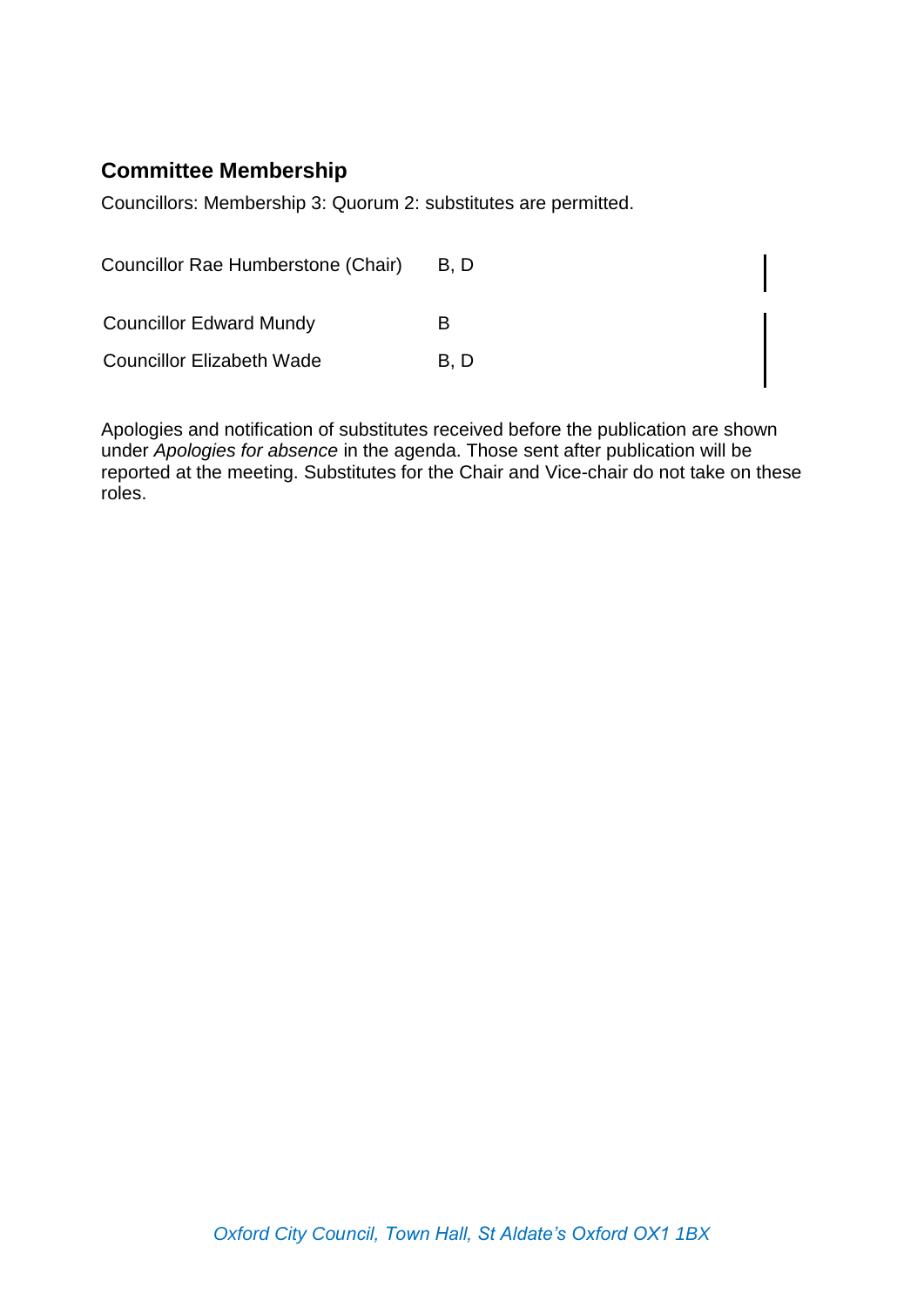## **Agenda**

|             |                                                                                                                                                                                                                                                                                                                                                                                                                                                                                                                                                                                                                                                                                                           | <b>Pages</b> |
|-------------|-----------------------------------------------------------------------------------------------------------------------------------------------------------------------------------------------------------------------------------------------------------------------------------------------------------------------------------------------------------------------------------------------------------------------------------------------------------------------------------------------------------------------------------------------------------------------------------------------------------------------------------------------------------------------------------------------------------|--------------|
|             | <b>PART ONE</b>                                                                                                                                                                                                                                                                                                                                                                                                                                                                                                                                                                                                                                                                                           |              |
|             | <b>PUBLIC BUSINESS</b>                                                                                                                                                                                                                                                                                                                                                                                                                                                                                                                                                                                                                                                                                    |              |
| 1           | <b>Apologies for Absence</b>                                                                                                                                                                                                                                                                                                                                                                                                                                                                                                                                                                                                                                                                              |              |
| $\mathbf 2$ | <b>Declarations of Interest</b>                                                                                                                                                                                                                                                                                                                                                                                                                                                                                                                                                                                                                                                                           |              |
| 3           | <b>Minutes</b>                                                                                                                                                                                                                                                                                                                                                                                                                                                                                                                                                                                                                                                                                            | $9 - 10$     |
|             | <b>Recommendation:</b> That the open minutes of the meeting held on 7<br>June 2021 be APPROVED as a true and accurate record.                                                                                                                                                                                                                                                                                                                                                                                                                                                                                                                                                                             |              |
| 4           | Procedure to be followed at the meeting                                                                                                                                                                                                                                                                                                                                                                                                                                                                                                                                                                                                                                                                   | $11 - 28$    |
|             | Guidance on the procedure to be followed is attached.                                                                                                                                                                                                                                                                                                                                                                                                                                                                                                                                                                                                                                                     |              |
|             | The Council's policy on the relevance of warnings, offences, cautions<br>and convictions is attached.                                                                                                                                                                                                                                                                                                                                                                                                                                                                                                                                                                                                     |              |
| 5           | <b>Breach of Street Trading Conditions</b>                                                                                                                                                                                                                                                                                                                                                                                                                                                                                                                                                                                                                                                                | $29 - 108$   |
|             | The Head of Regulatory Services & Community Safety has submitted a<br>report asking the Sub-Committee to determine the action to take in<br>relation to Street Trading Consents.                                                                                                                                                                                                                                                                                                                                                                                                                                                                                                                          |              |
|             | The Sub-Committee is asked to consider written and verbal evidence<br>and make the determination.                                                                                                                                                                                                                                                                                                                                                                                                                                                                                                                                                                                                         |              |
| 6           | <b>Exempt Matters</b>                                                                                                                                                                                                                                                                                                                                                                                                                                                                                                                                                                                                                                                                                     |              |
|             | If the Sub-Committee wishes to exclude the press and the public from<br>the meeting during consideration of any aspects of the preceding or<br>following agenda items it will be necessary for the Sub-Committee to<br>pass a resolution in accordance with the provisions of Section 100A(4)<br>of the Local Government Act 1972 specifying the grounds on which<br>their presence could involve the likely disclosure of exempt information<br>as described in specific paragraphs of Part 1 of Schedule 12A of the Act<br>if and so long, as in all the circumstances of the case, the public interest<br>in maintaining the exemption outweighs the public interest in disclosing<br>the information. |              |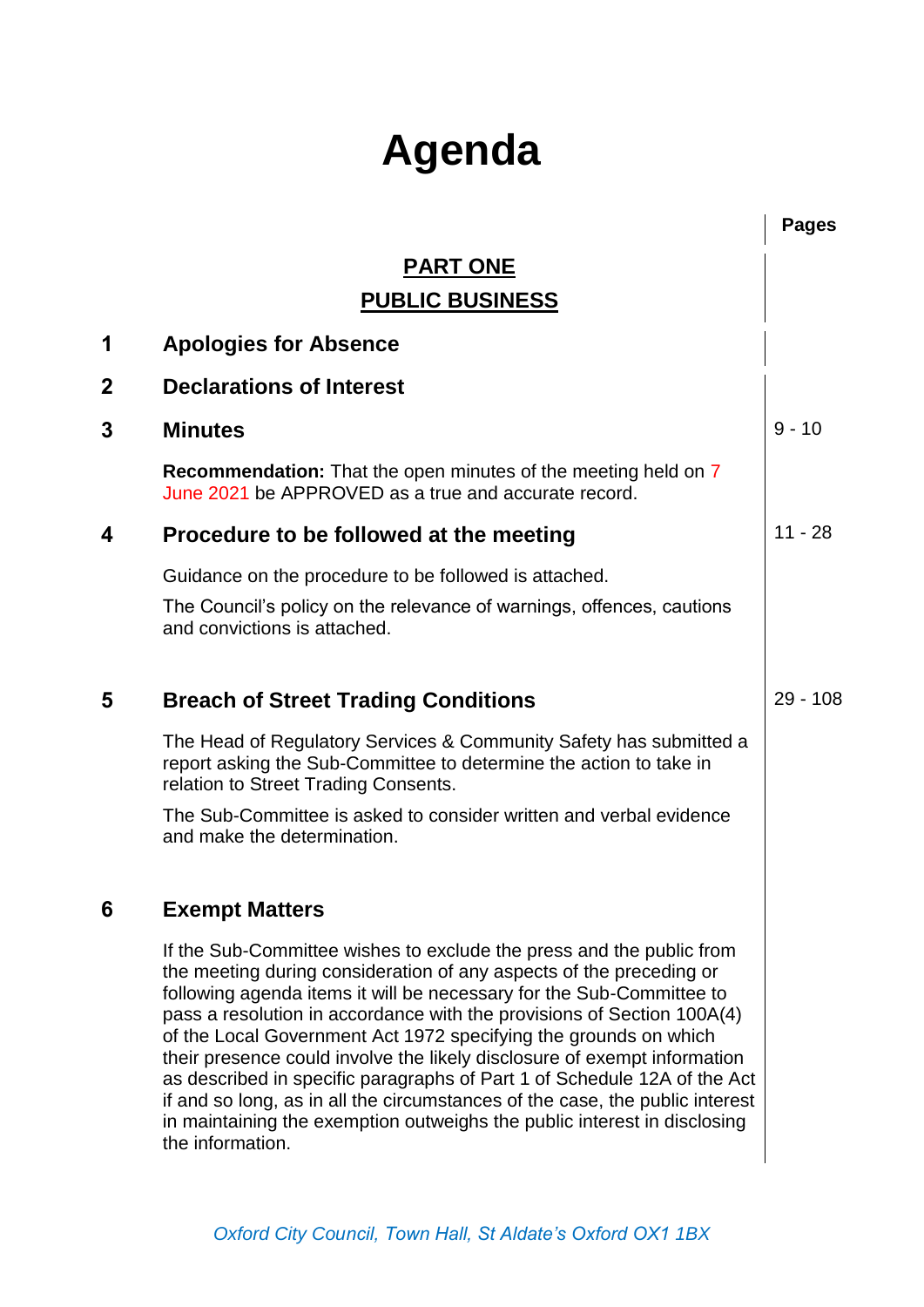|   | <b>PART TWO</b>                                                                                                                                                                                      |                |
|---|------------------------------------------------------------------------------------------------------------------------------------------------------------------------------------------------------|----------------|
|   | <b>EXEMPT BUSINESS</b>                                                                                                                                                                               |                |
|   |                                                                                                                                                                                                      |                |
|   | In accordance with paragraphs 1, 2, 3 and 7 of Part 1 of Schedule 12A<br>of the Local Government Act 1972, which includes:                                                                           |                |
|   | information relating to any individual<br>$\bullet$                                                                                                                                                  |                |
|   | information which is likely to reveal the identity of an individual<br>$\bullet$                                                                                                                     |                |
|   | business affairs of a person other than the Council                                                                                                                                                  |                |
|   | information relating to any action taken or to be taken in<br>٠<br>connection with the prevention, investigation or prosecution of<br>crime                                                          |                |
|   |                                                                                                                                                                                                      |                |
| 7 | <b>Confidential Minutes</b>                                                                                                                                                                          | $109 -$<br>114 |
|   | <b>Recommendation:</b> That the confidential minutes of the meeting held<br>on 7 June 2021 be APPROVED as a true and accurate record.                                                                |                |
| 8 | Application to continue to hold a licence to drive Private<br><b>Hire Vehicles</b>                                                                                                                   | $115 -$<br>156 |
|   | The Head of Regulatory Services & Community Safety has submitted a<br>report asking the Sub-Committee to determine a person's suitability to<br>continue to drive Private Hire Vehicles in the City. |                |
|   | The Sub-Committee is asked to consider written and verbal evidence<br>and make the determination.                                                                                                    |                |
| 9 | Application to continue to hold a licence to drive Private<br><b>Hire Vehicles</b>                                                                                                                   | $157 -$<br>182 |
|   | The Head of Regulatory Services & Community Safety has submitted a<br>report asking the Sub-Committee to determine a person's suitability to<br>continue to drive Private Hire Vehicles in the City. |                |
|   | The Sub-Committee is asked to consider written and verbal evidence<br>and make the determination.                                                                                                    |                |
|   |                                                                                                                                                                                                      |                |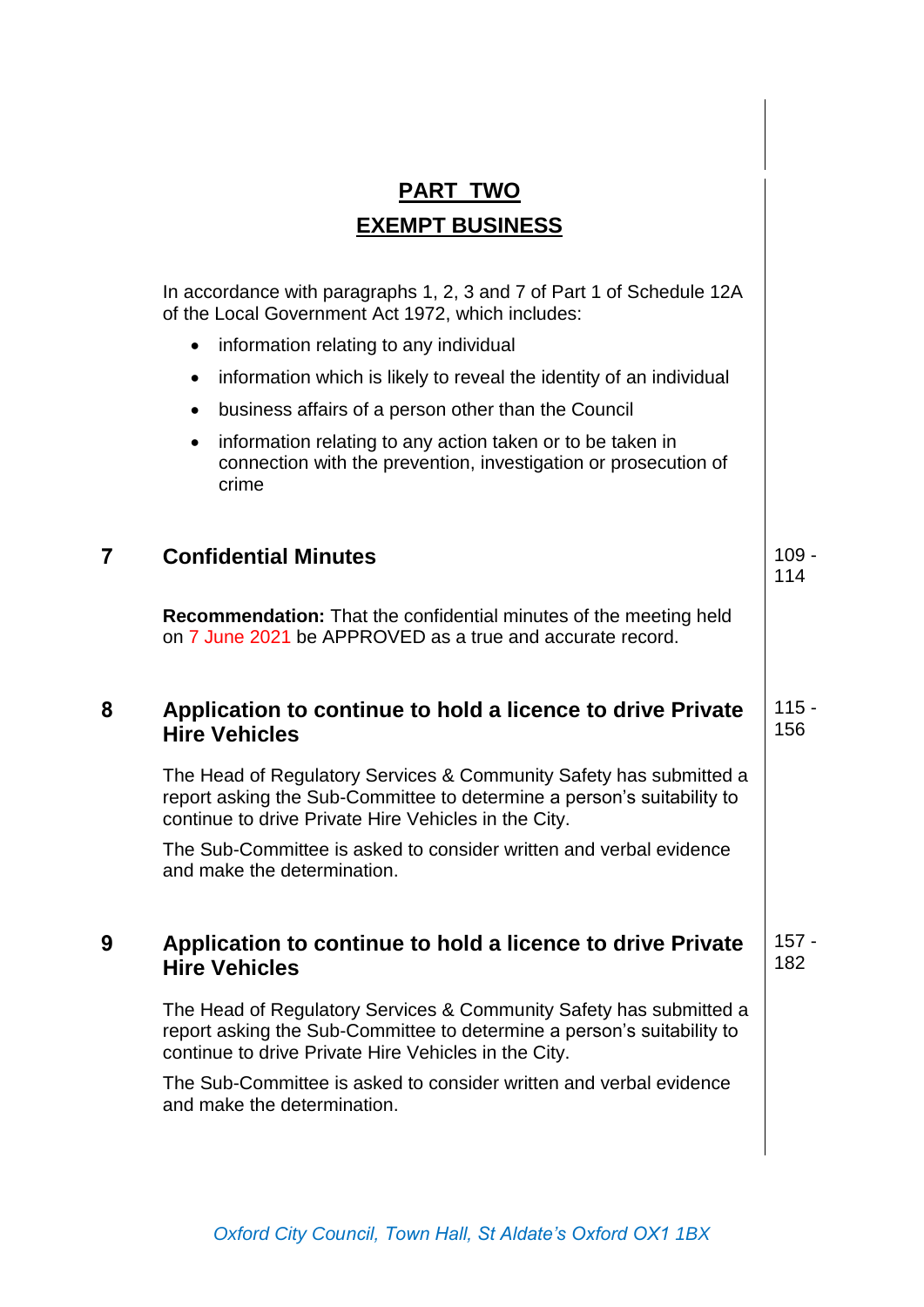### **10 Determination of suitability to hold a Hackney Carriage and Private Hire Driver Licence**

The Head of Regulatory Services & Community Safety has submitted a report asking the Sub-Committee to determine a person's suitability to continue to drive Private Hire Vehicles in the City.

The Sub-Committee is asked to consider written and verbal evidence and make the determination.

## **11 Dates of Future Meetings**

Date Sub-**Committee** Date Sub-**Committee** 06 September 2021 C 01 March 2022 C 18 October 2021 **D** 11 April 2022 **D** 30 Nov 2021 | A 17 January 2022 | B

The dates of future meetings (if required) are: